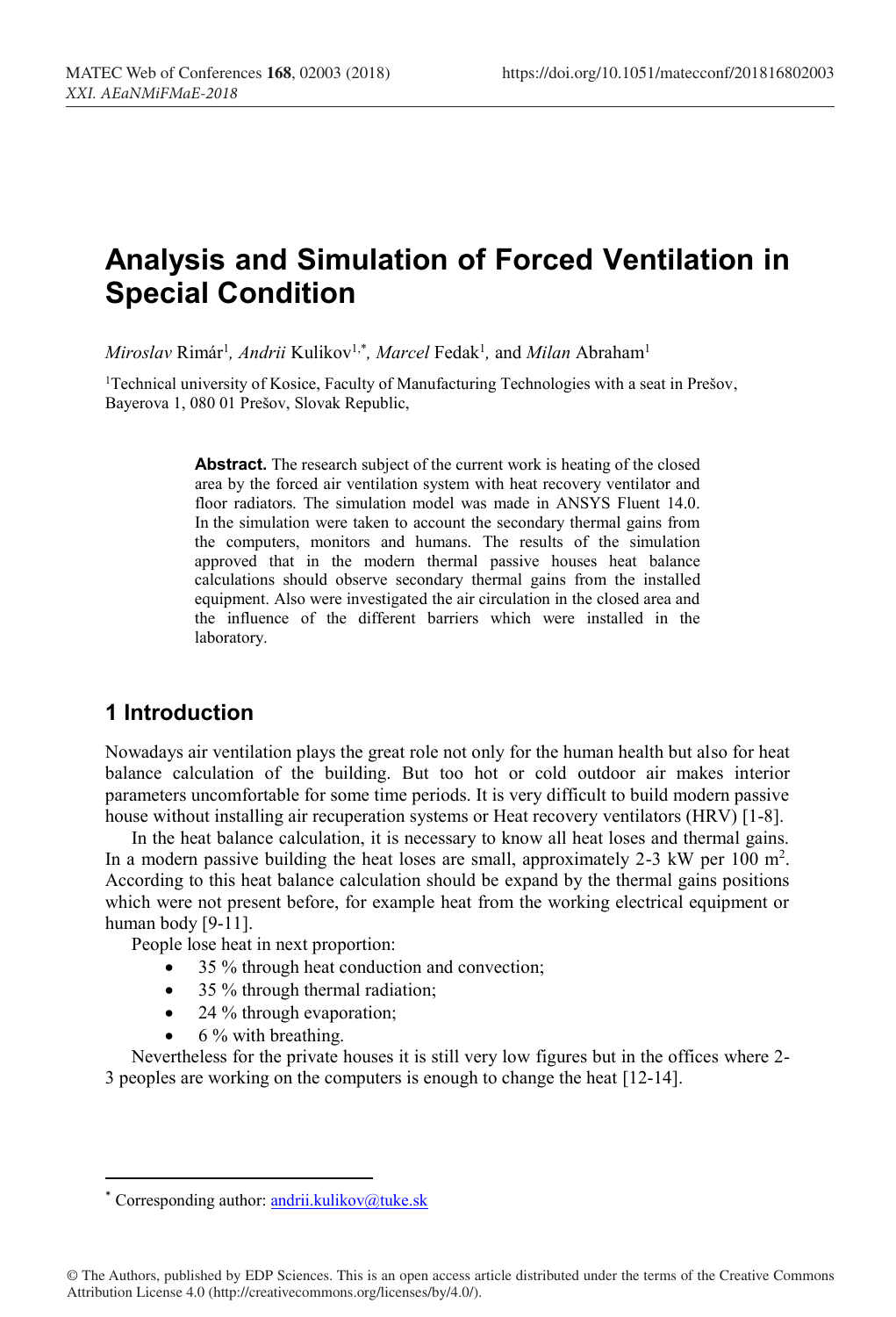In the current article we will simulate the ventilation of the air in the laboratory using of HRV and floor radiators in winter conditions with the impact of the small thermal gains such as computers and human body.

### **2 Materials and methods**

Room under the study was a laboratory of the renewable energy sources of the Technical University in Kosice. The technical drawing of the laboratory is on the Figure 1.



**Fig. 1.** Laboratory under the study.

In the laboratory there are situated tree thermal storage tanks for the hot and cold water for heating and cooling purposes. The ventilation of the laboratory is going through ventilation canals in the upper part of the room. Fresh air comes to the laboratory via canal 1 and goes out through the canal 2. As you can see from the picture first air canal has two nozzles while the second air canal has three situated approximately at the middle of each the windows. The HRV unit (Sabiana ENY 3) is situated in the room next door. The configuration of ENY 3 allows preheating fresh air in winter period by hot water or integrated electric heater when heat potential of exhaust air is not enough or intensity of ventilation is high.

The regulation equipment is totally controlled by the DESIGO by Siemens. View on the DESIGO program is on the Figure 2.

The input parameters were the same comparing with the article of prof. M. Rimar "Study of gaseous flows in closed area with forced ventilation" (SGFCAFV).

According to EN 12831 the temperature in the laboratory must be 20 °C.

Thermal characteristics of the windows, walls, floor and ceiling were chosen according to their technical documentation.

Sickness of internal walls is 200 mm and temperature is 22 °C.

External wall has 500 mm sickness and temperature in the middle of the wall is 18 °C.

Sickness of windows is 100 mm and external surface temperature is 12 °C.

Celling and floor have 300 mm sickness and 22 °C temperature.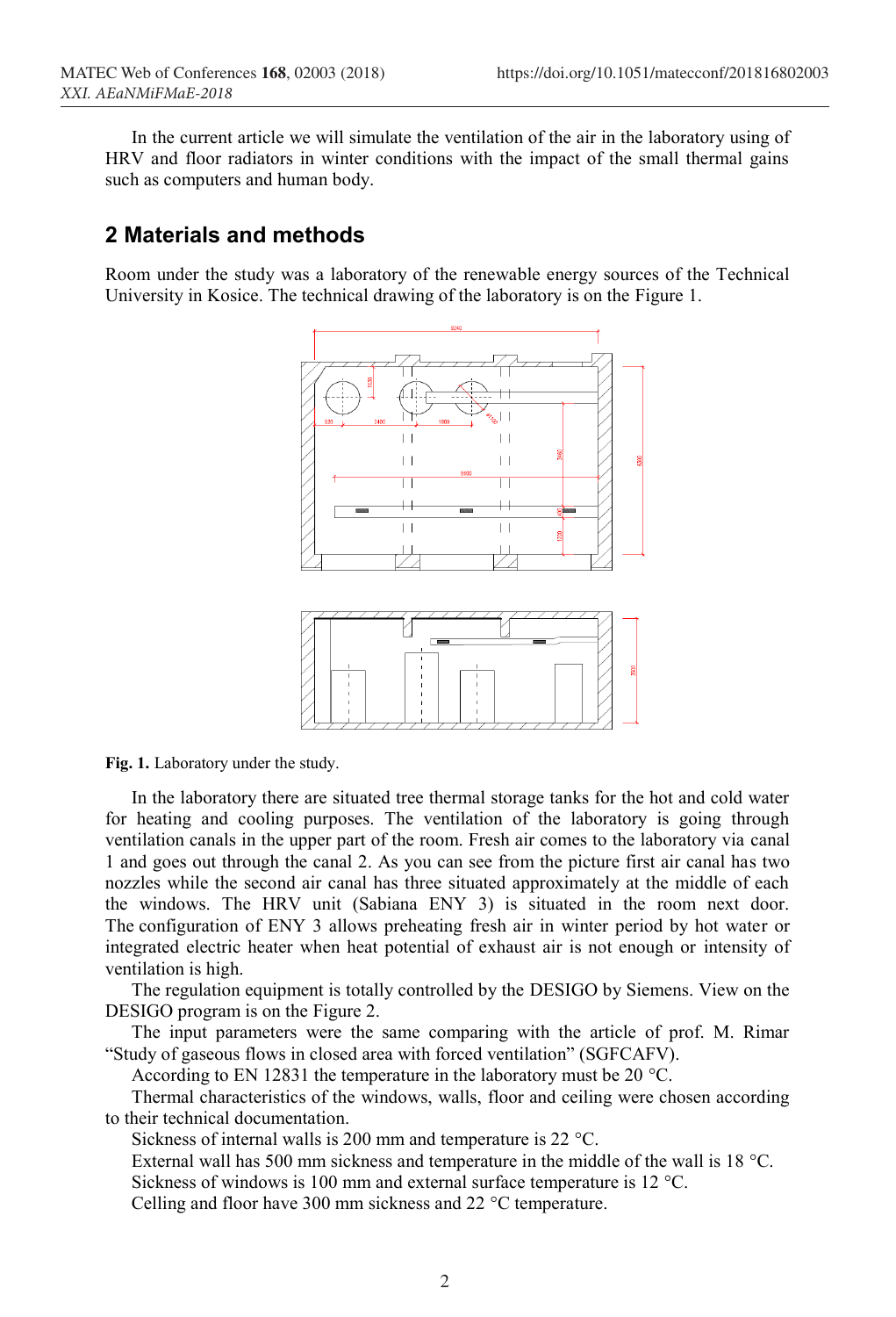

**Fig. 2**. DESIGO program.

The main source of heat in the laboratory is two floor radiators which are installed under the windows. The surface temperature of radiators is  $42 - 45$  °C in winter period. It is impossible to complete turn off the heating of the laboratory as through this flor radiators is going the whole heat to the building. Also heat achieved through the thermal storage tanks. The tanks are isolated by special fibrous material of 10 cm sickness. The surface temperature during the day of the first tank (in the corner) is around 24.5 °C, second – 23.5 $\degree$ C, third – 22 $\degree$ C. The temperature of hot water inside the tanks is approximately 37.5°C for the first tank, 32 °C – second, 25 °C –- third. Also at the picture you can see six tables with computers and monitors. Computer boxes which are situated under the table are the working station so they have higher energy consumption and as a result higher thermal gains  $-100 \ \text{W/m}^2$ . This parameter was chosen to simplify the simulation model. The thermal gains from the monitors are  $50 \text{ W/m}^2$ . Two cube models in front of the tables are the simplified models of the sitting human bodies. The surface temperature of the human model was 36 °C.

3D model was made in ANSYS design modeler to provide stable calculation and to eliminate inaccuracy in the geometry. ANSYS mesh solver was chosen for the mesh making purpose to reach the better quality. Proximity and curvature advanced size function with fine relevance center, active assembly initial size seed, high smoothing and slow transition also was used for these purpose. According to the settings model had 2,958,471 elements what is by 45 % higher comparing the model without tables, computers and people.

# **3 Simulation**

Simulation of the heating and ventilation was made in ANSYS Fluent 14.0. As a setting for FLUENT was used energy equation model, standard K-epsilon model and radiation p1 model. Inlet type was chosen as velocity-inlet with velocity magnitude 0.2 m/s and 19 °C. For outlet was pressure outlet type. All the parameters were chosen according to the technical documentation of the HRV and the norm of the thermal comfort. The research of the heat recovery parameters of the ENY 3 is not a purpose of the current work. The results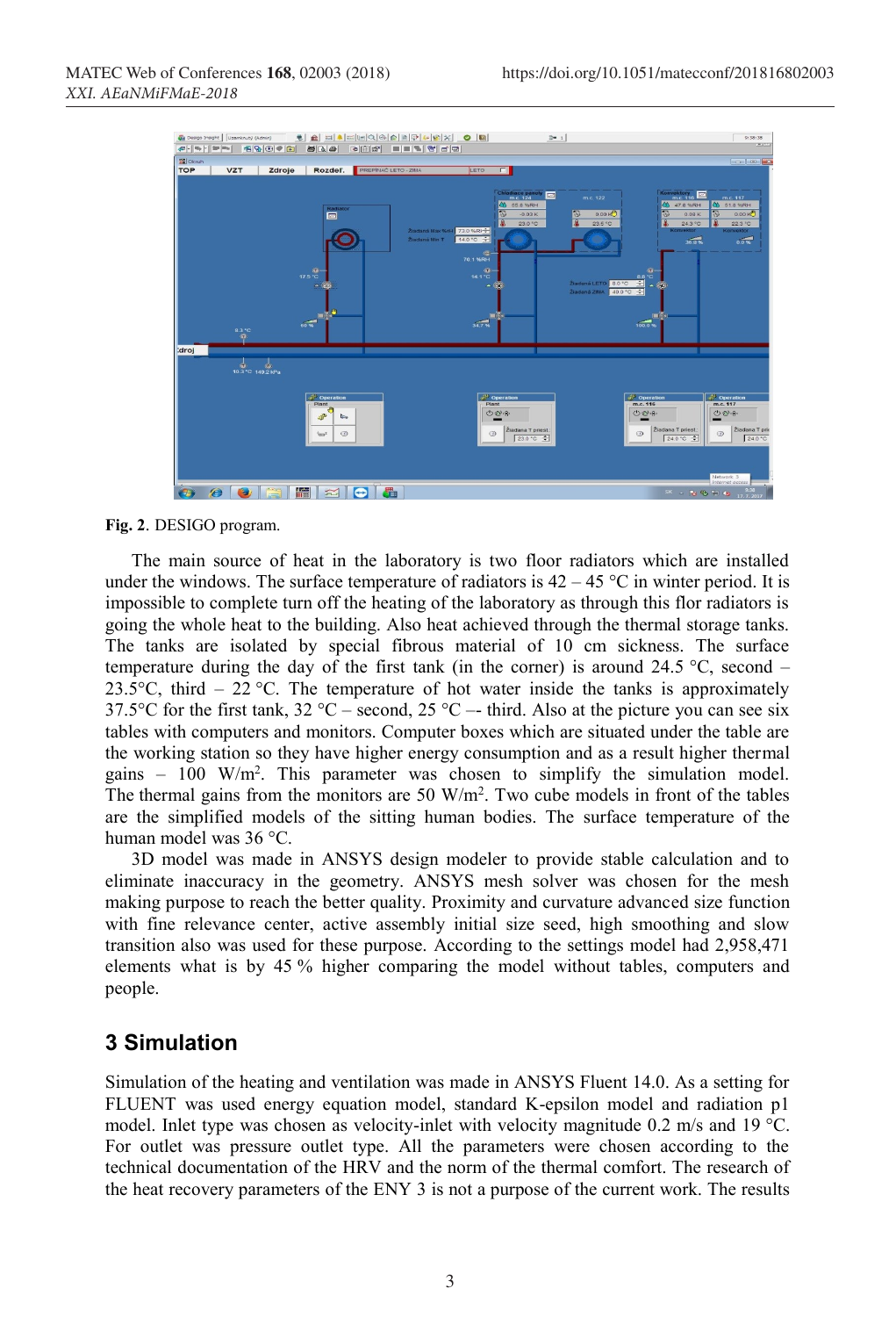of the simulation are on the picture. At the picture illustrated the streamlines of fresh inlet air ant temperature contours of the laboratory (Figure 3).



**Fig. 3.** Results of the first type simulations.

These simulations confirm the results of the previews research SGFCAFV. The main reasons of the turbulent stream at the half of the laboratory are the shape of the nozzles and the ventilation canal also as a velocity of the air. The maximum velocity of the fresh air is 0.36 m/s what is under the limits of EN 12831. At the down part of the picture illustrated temperature contours of walls, windows and floor radiators.

Comparing with the model in the previews article SGFCAFV current model has some differences in the down half of the laboratory. This is caused not only by presence of the barriers like tables and humans but also and extra heat sources like computer and monitors. The temperature difference in the vertical axis of the room is  $0.7 \degree C/m$  what is appropriate according to the EN 12831.

Relatively warm fresh air from the HRV comes to the upper part of the laboratory. It encounters to the cold windows and fall down as its temperature reduce. In the down part of the windows warm air near radiators mixing with falling cool air. Than air flow divides by two streams. The first one (warmest) goes up and after mixing with warm extract air exhaust through outlet canal. The second one (coldest) circulate in the down part of the laboratory where it cooling the computers and monitors and after it heats goes up through outlet canals.

According to the simulation the internal temperature in the laboratory is  $23 - 24$  °C depending on the high. The internal temperature according to the thermometers is 24 °C. The difference between the values is caused by the fact that when was set the parameters of wall heat transfer were not consider with thin layers of the wall like paint. The surface temperatures of the computers and monitors are 45 °C and 41 °C respectively.

Also was made simulation of the air ventilation in the laboratory with turned off the heating from radiators (Figure 4).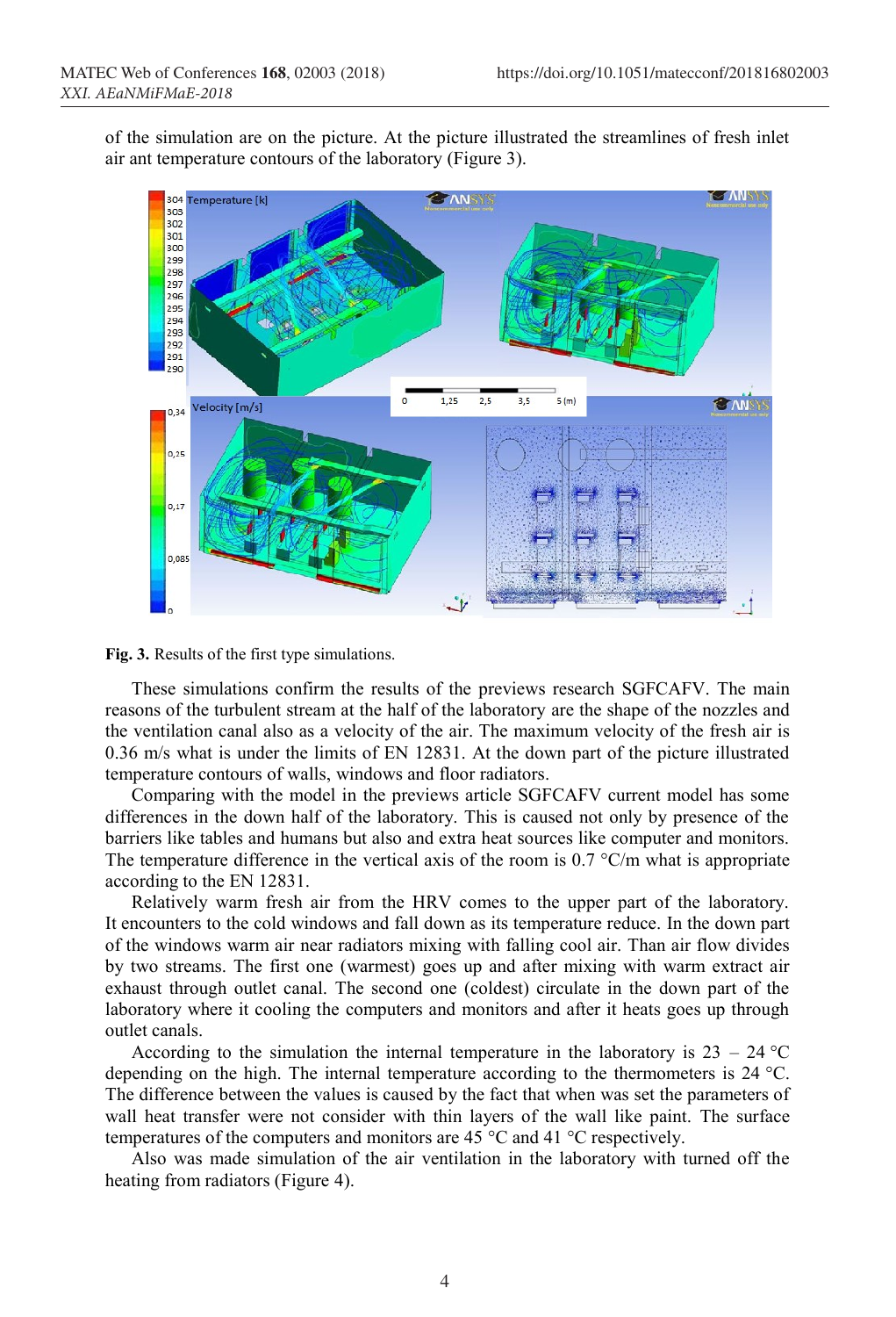

#### **Fig. 4.** Results of the first type simulations.

According to this simulation the internal temperature in the laboratory is  $21.5 - 23.4$  °C depending on the high. Such slight difference between the values in the first and second simulations is caused by the thermal gain from the next rooms. The temperature difference in the vertical axis of the room is 1.1  $\degree$ C/m what is very close to the limit according to the EN 12831. Reduction of the internal temperature in the laboratory result slightly changes of the air ventilation. The main trends of air circulation are not changed but the path of the coldest air in the down part of the laboratory increased approximately by  $15 - 20\%$ . Also the surface temperatures of the computers and monitors are decreased by  $10 - 15$  % to 42 °C and 37 °C respectively.

Comparison of the simulation results of the laboratory model with and without tables, computers, monitors and humans is on the figure (Figure 5,6).





**Fig. 5.** Air flow in the laboratory with barriers.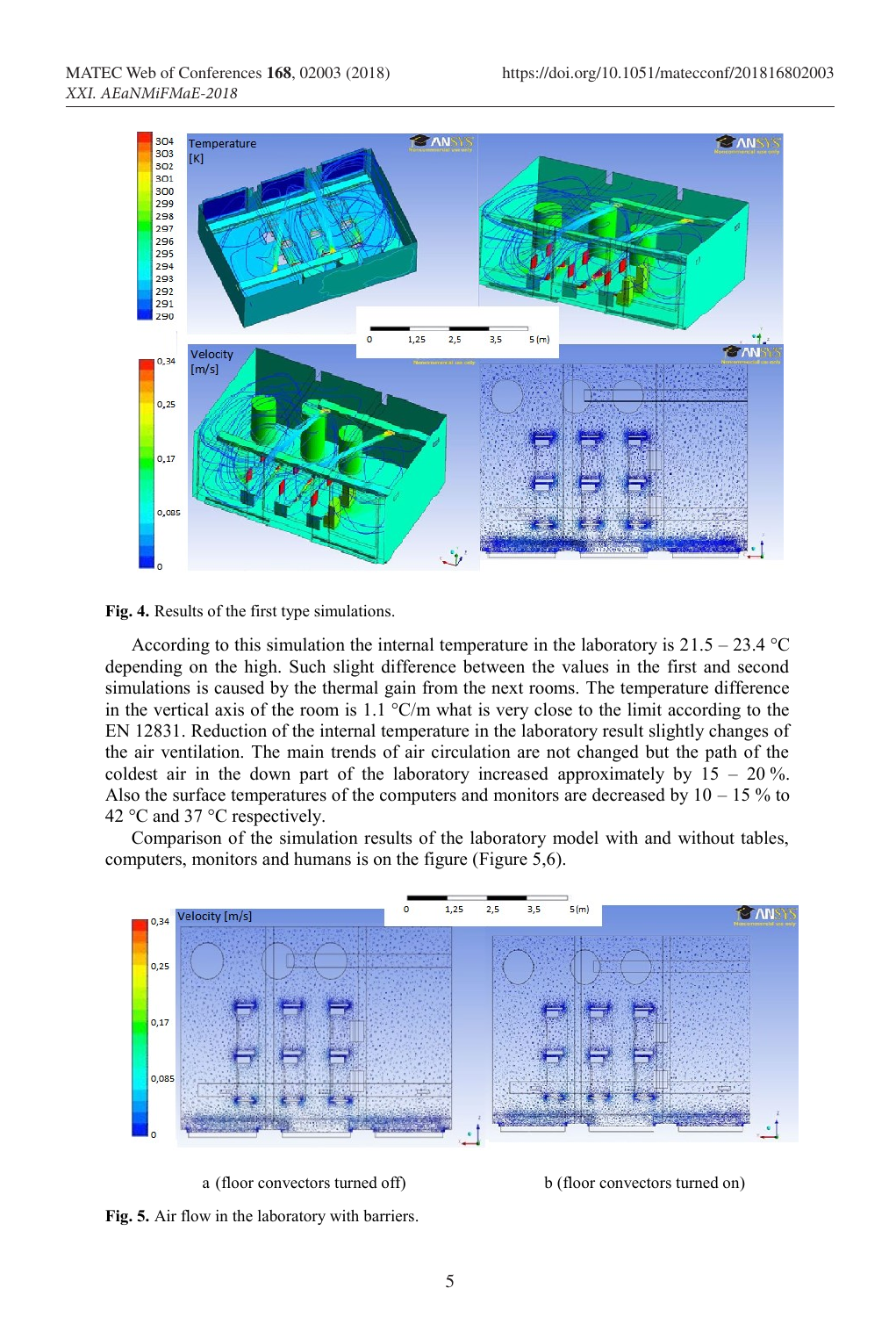Air circulation in the down part of the laboratory changed significantly in the model with tables, computers, monitors and humans. Figure 5 presents turbulent flow in the down part of the room. This flow is caused by the barriers which are situated on the air flow path.









Figure 6 presents air flow in the laboratory without barriers. After the turbulent zone near the windows air flow stabilize and has laminar character of the flow.

#### **4 Conclusions**

The main idea of the current work was to make simulation and analysis of the influence of the secondary thermal gains in the room on its total heat balance system. Secondary thermal gains in the room under the study were computers, monitors and humans. Also was made an analysis of the air ventilation system with heat recovery ventilator. The conclusions of the study are as follows:

- In the modern buildings which belong to the energy passive standard is necessary to take into account with the secondary thermal gains like computers, monitors or other equipment that produces a waste heat;
- Were confirmed the results of the previews research that heating of the room by the only heat recovery ventilation results higher (more than 2 °C) differences of the temperature in the vertical axis of the room;
- It is necessary to use modern simulation programs to calculate internal climate of the room as one of the major factor which affect the effectiveness of the work in the closed areas with forced ventilation.

This work was supported by the Slovak Research and Development Agency under the contract No. APVV-16-0192

#### **References**

- 1. S. Driss, et al., *Energy and Buildings* (2016)
- 2. P. Kalliomaki, P. Saarinen, W. Tang J., H. Koskela, *Building and Environment* (2016)
- 3. A. Panda, et. al., *Applied Mechanics and Materials* (2014)
- 4. J. Zajac, I. Čorný, *Monitoring of processing fluids* (2004)
- 5. D. Micallef, *Energy and Buildings* (2016)